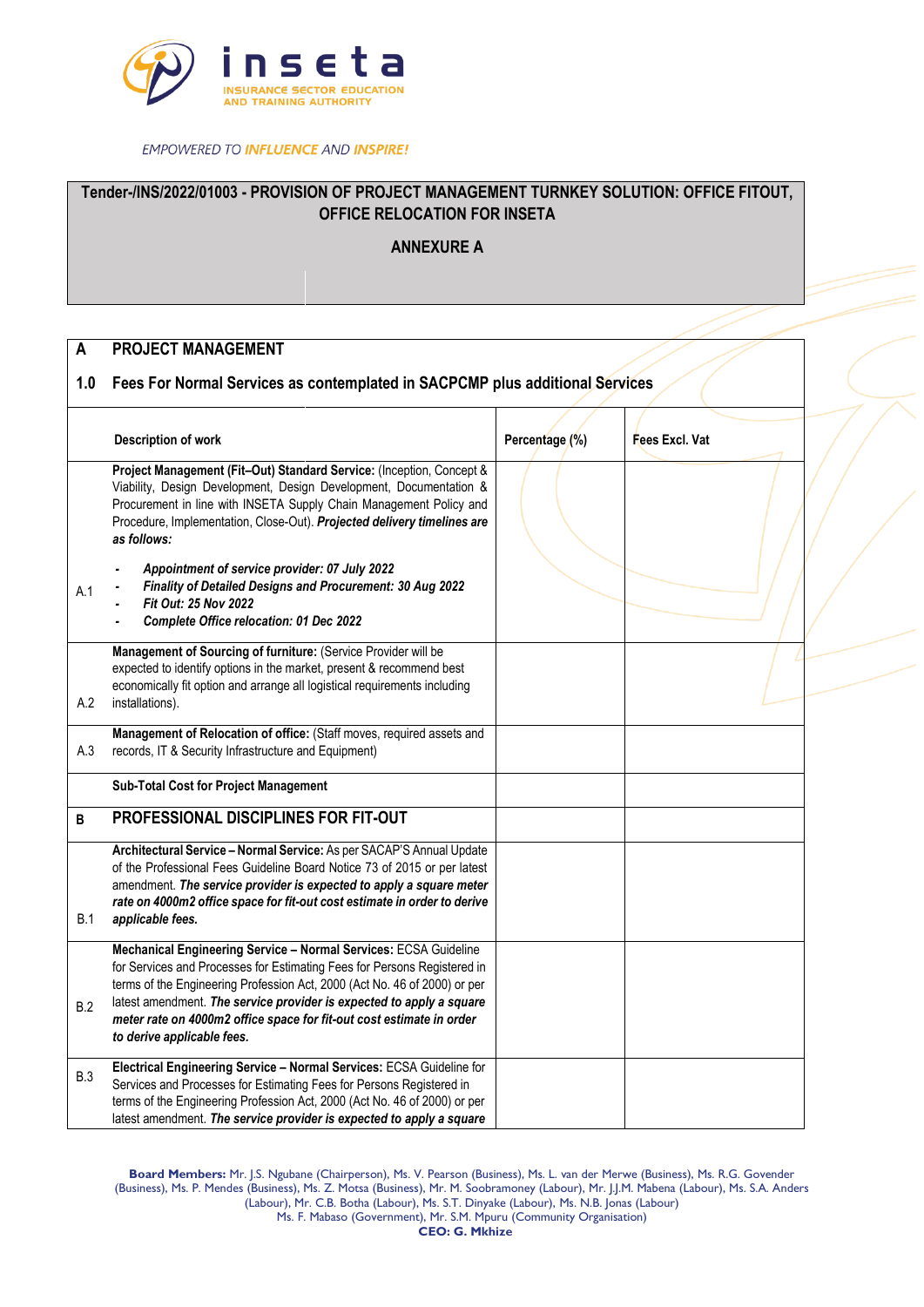

|            | meter rate on 4000m2 office space for fit-out cost estimate in order<br>to derive applicable fees.<br>EMPOWERED TO INFLUENCE AND INSPIRE!                                                                                                                                                                                                                                                        |  |  |
|------------|--------------------------------------------------------------------------------------------------------------------------------------------------------------------------------------------------------------------------------------------------------------------------------------------------------------------------------------------------------------------------------------------------|--|--|
| <b>B.4</b> | Fire Engineering Service - Normal Service: ECSA Guideline for<br>Services and Processes for Estimating Fees for Persons Registered in<br>terms of the Engineering Profession Act, 2000 (Act No. 46 of 2000) or per<br>latest amendment. The service provider is expected to apply a square<br>meter rate on 4000m2 office space for fit-out cost estimate in order<br>to derive applicable fees. |  |  |
| B.5        | Quantity Surveying Service - Stage 1 to Stage 6: SACQSP Tariff of<br>Professional Fees for Quantity Surveying Profession Act, 2000 (49 of<br>2000) or per latest amendment. The service provider is expected to<br>apply a square meter rate on 4000m2 office space for fit-out cost<br>estimate in order to derive applicable fees.                                                             |  |  |
| B.6        | Health & Safety Consultant: Standard Service: SACPCMP Guideline<br>for Scope of Service and Recommended Tariff of Fees Act 200 (Act No.<br>48 of 2000) or per latest amendment.                                                                                                                                                                                                                  |  |  |
|            | Sub-Total Cost for Professional Disciplines Excl. IT & Technical<br>Security Specialisation (These are to source in-house by the INSETA)                                                                                                                                                                                                                                                         |  |  |
| C          | <b>FIT-OUT COST</b>                                                                                                                                                                                                                                                                                                                                                                              |  |  |
| C.1        | Fit-Out Cost (Preliminary & General, Carpentry & Joinery, Ironmongery,<br>Partitions, Wall Finishes, Floor Finishes, Electrical & Mechanical<br>Installations, Fire Installations, Statutory Signage, CI signage Regulatory<br>Compliance Certificates. The service provider may apply a square<br>meter rate on 4000m2 office space for fit-out cost estimate.                                  |  |  |
| C.2        | Allow a Provisional Sum of R350,000.00 for IT Installations                                                                                                                                                                                                                                                                                                                                      |  |  |
| C.3        | Allow a Provisional Sum of R350,00.00 for Security Installations                                                                                                                                                                                                                                                                                                                                 |  |  |
| C.4        | Allow a Prime Cost amount of R1,1000,000.00 for furniture - sourcing<br>and installation.                                                                                                                                                                                                                                                                                                        |  |  |
| C.5        | Relocation Costs: To be Based on 120 staff members and within a 10km<br>radius from existing offices.                                                                                                                                                                                                                                                                                            |  |  |
|            | <b>Sub-Total Cost for Fit-Out</b>                                                                                                                                                                                                                                                                                                                                                                |  |  |
|            |                                                                                                                                                                                                                                                                                                                                                                                                  |  |  |
|            |                                                                                                                                                                                                                                                                                                                                                                                                  |  |  |
|            |                                                                                                                                                                                                                                                                                                                                                                                                  |  |  |